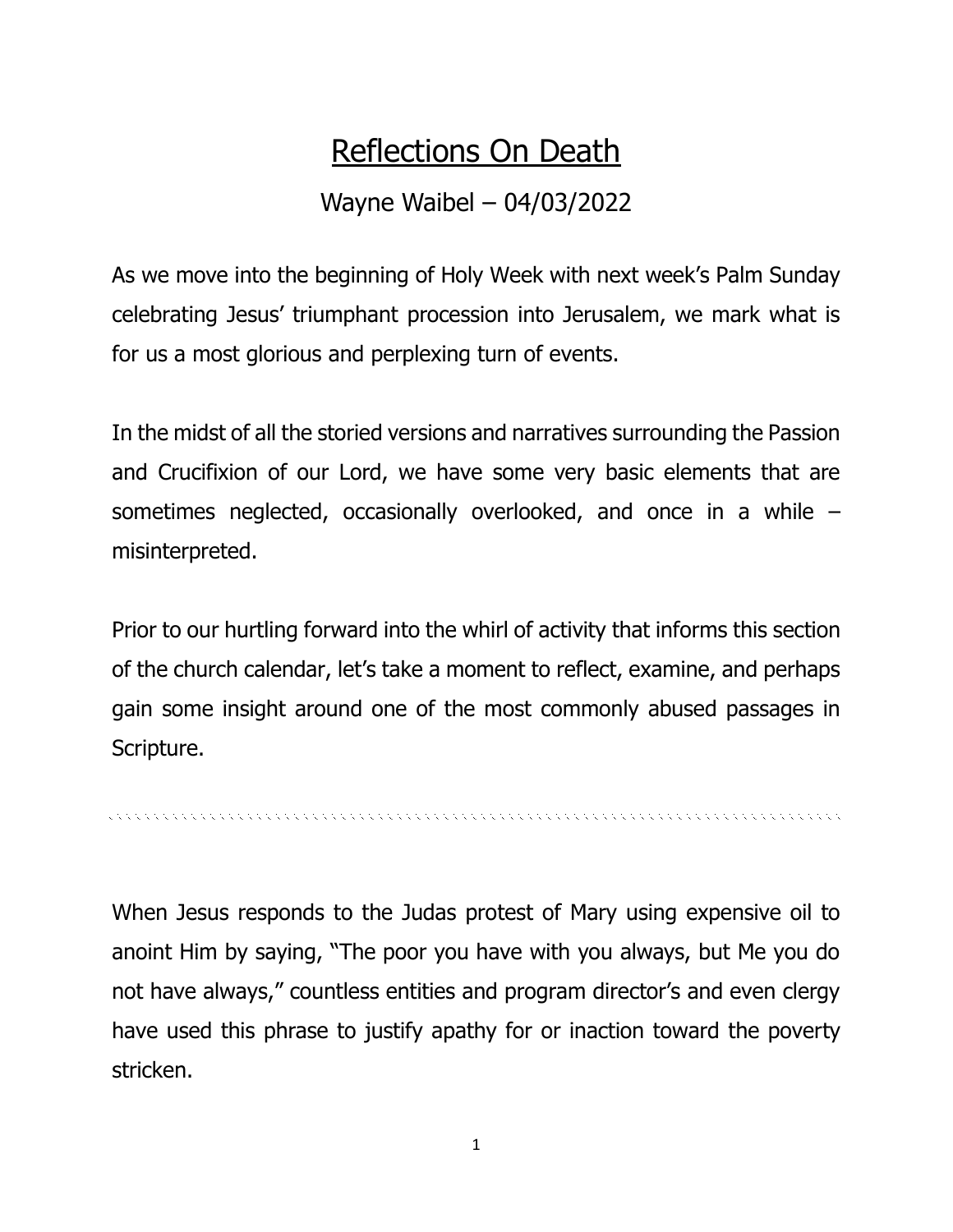Some have even extended its interpretation to include justification for unparalleled funding for ornate church buildings and further – attempt to squelch any movement that promotes systemic change within the church.

A closer look at the text coupled with a firm understanding of who Jesus is and what His mission embodies will reveal a far different point of view.

Jesus was a champion of the poor, the marginalized, and the oppressed of ancient Palestine. He was in direct opposition to the ruling order with their oppressive political and social systems. His mission was to bring the good news to the poor and impoverished.

He responded to the world around Him. His miracles dealt almost exclusively with hunger and illness. To focus on Jesus is to focus on the poor. If you claim to be a Christian, and actively work toward the kind of world Jesus envisioned for us  $-$  you will always side with the vulnerable and oppose the systems that promise peace and prosperity, but do so through a polarized distribution of wealth.

, a concert a concert and a concert and a concert and a concert and a concert and a concert and a concert and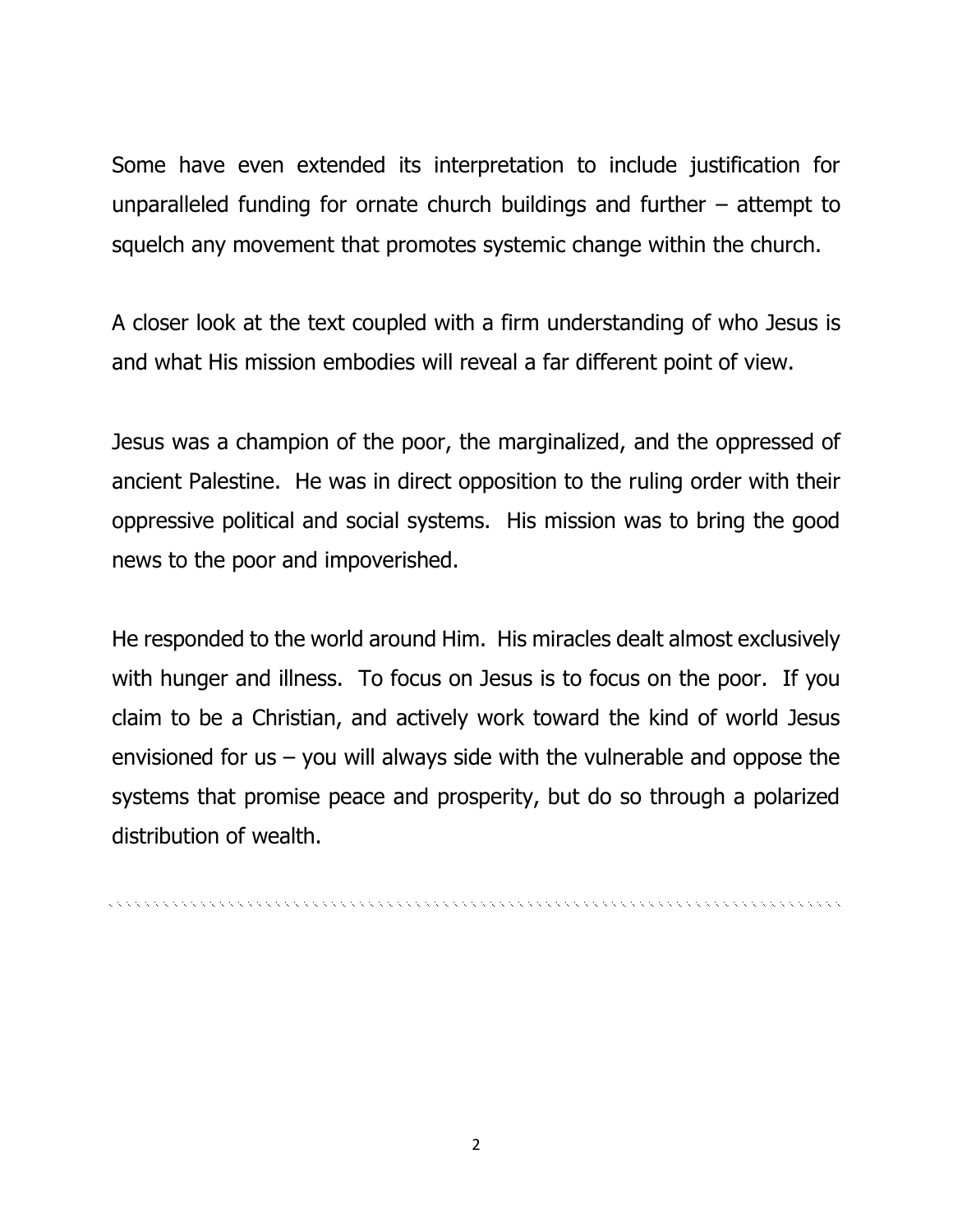The thing about interpreting ancient Greek is there are sometimes two ways you can take something. You can either take the present indicative form of a word, or the present imperative form.

They both look exactly the same. The indicative form simply indicates something – for instance the phrase, "you always have the poor with you." The imperative form commands you. That same phrase turns into, "Keep the poor among you always."

It's entirely possible that this phrase which has been used to justify a disregard for the poor was actually a direct command from our Savior to keep the poor at the top of our list  $-$  always.

When you break it down by the numbers, it would certainly appear as though that is precisely what the Master was doing. In today's world the top one percent of the population owns forty three percent of the wealth. The top five percent own seventy two percent of the wealth.

Conversely, the bottom eighty percent of us are left with about seven percent of the wealth. No matter how you slice it up – we really do have to keep the poor among us always.

In looking at scripture critically, which is a very important aspect to our reformed tradition, you can sometimes discover little nuggets like this that allow you to pose the question, are we reading this wrong?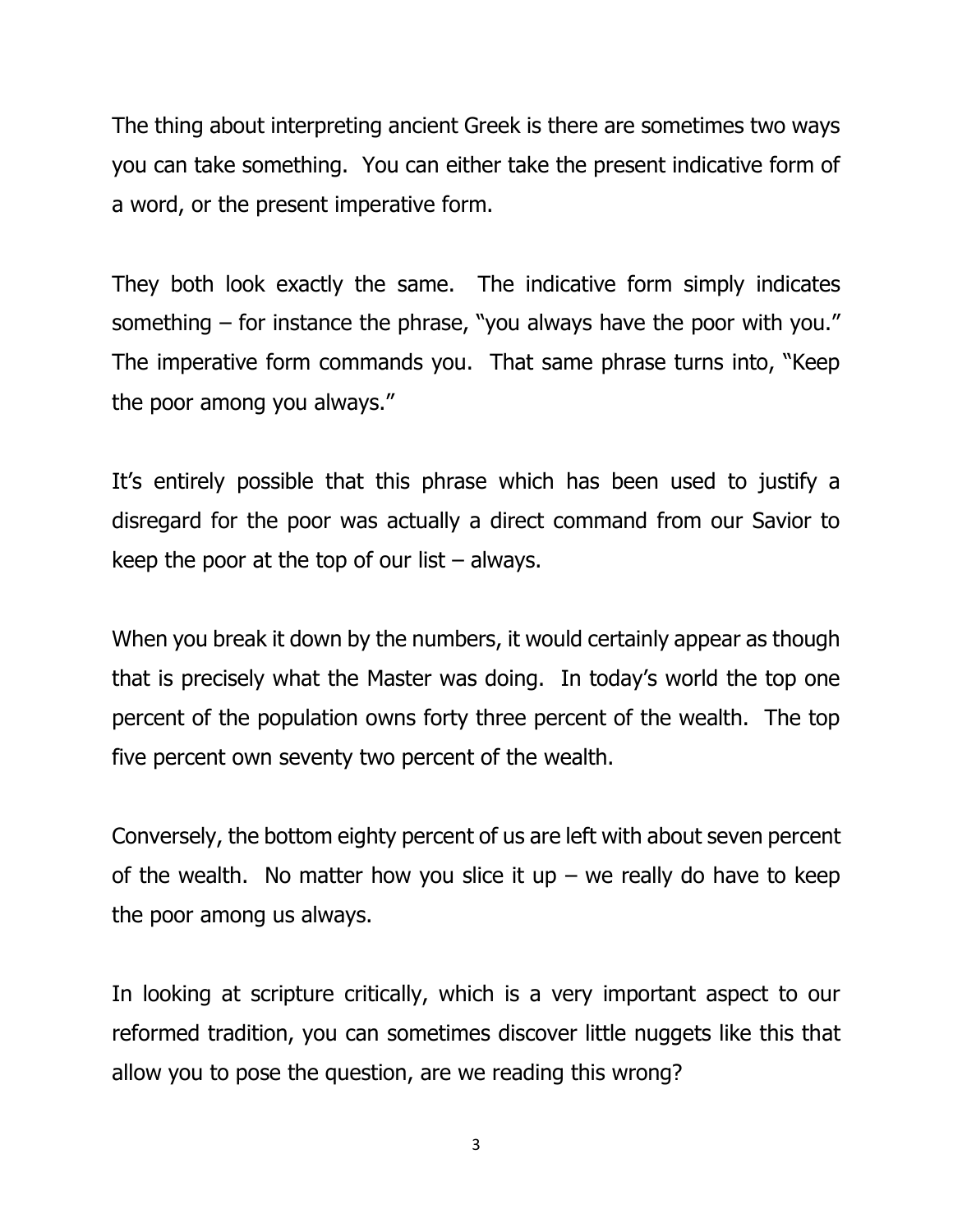It's up to each era to decide for itself. And that is how we grow in faith new perspectives arising out of old familiar phrases. It's a beautiful thing, and it reinforces the charge that Christians must never be complacent.

, a concert a concert and a concert and a concert and a concert and a concert and a concert and a concert and

We have so much in this country, an abundance of so many things. It's almost obscene, and yet  $-$  there is also a formidable lacking. Hundreds of thousands of children don't have enough to eat. The ranks of the homeless and impoverished now swell with families and young adults, veterans and otherwise employable people who have been marginalized and simply factored out of society.

Our mission must be to keep the poor among us. That singular goal was not lost on either Jesus or His disciples. The followers of Jesus forsook everything and walked with Him. They had absolutely nothing they could call their own, and yet  $-$  they kept a common purse, and distributed what little money they had to the poor wherever and whenever they could.

These were people of humble origins, and they still found a way to keep the poor among them. How much more are our capabilities to show compassion and spread the wealth?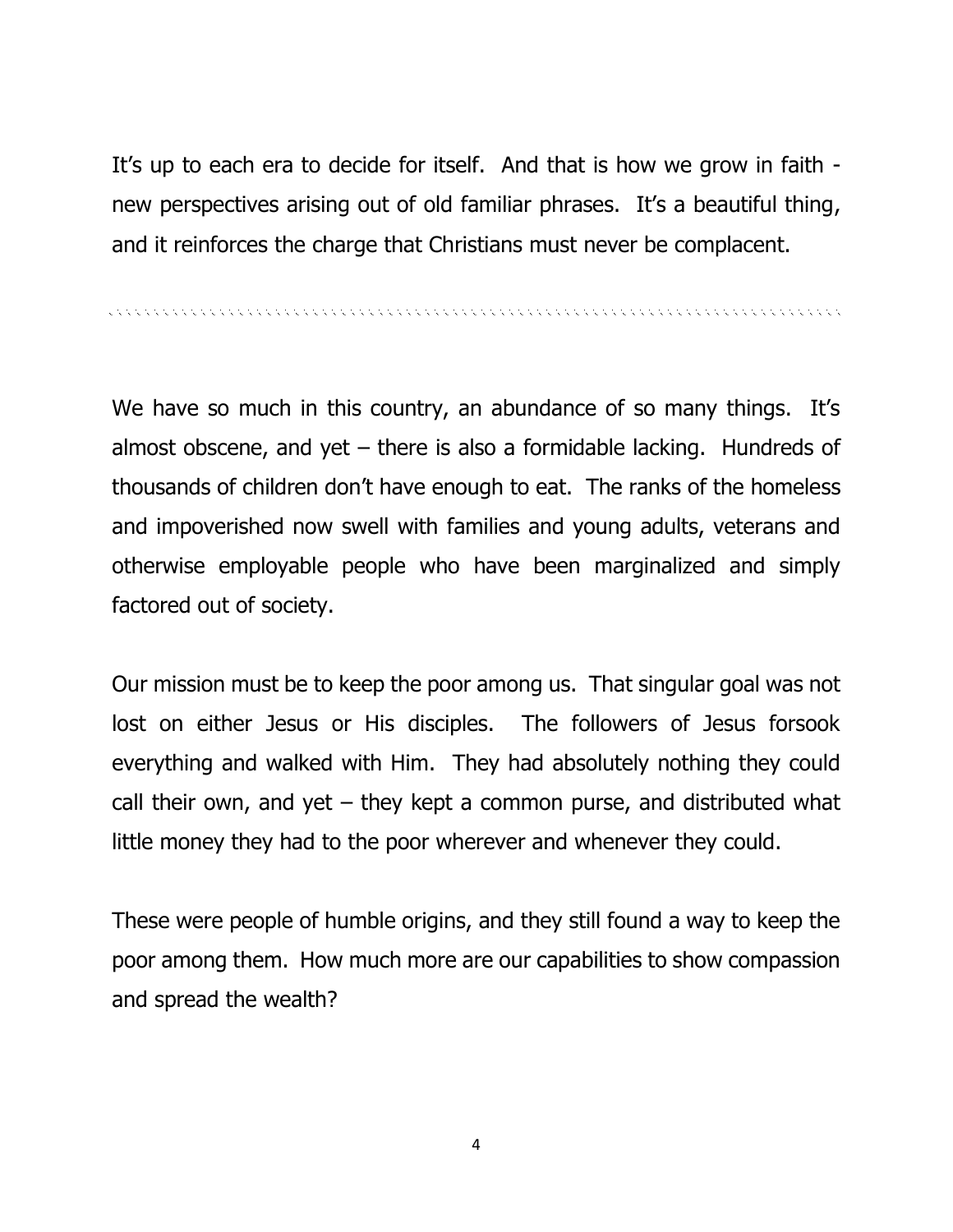There are, of course, opportunities galore to keep the poor among us, but the hard reality is that there are also those who would take advantage of our generosity. The simple response to that argument against providing for all who express a need is  $-$  there is enough to go around even if some of what we give goes to those who, like Judas, are thieves. That they exist is not a valid reason to refrain from keeping the poor among us.

Jesus did not hesitate to place the poor and the marginalized and the oppressed at the head of the line – ever. His grace abounded, particularly for the people of His time. It's no accident that they, and we, are among His most cherished.

This fifth Sunday in Lent is a good spot for us to revisit some of the truths we've celebrated over the last few weeks. When the Lenten Season began, we were in the middle of a surprisingly cold winter.

You folks that chose to tough it out in sunny southern climes didn't fare much better, because I know you were keeping track of our weather and sympathizing. You couldn't help yourself. That, too, is a form of keeping the poor among us.